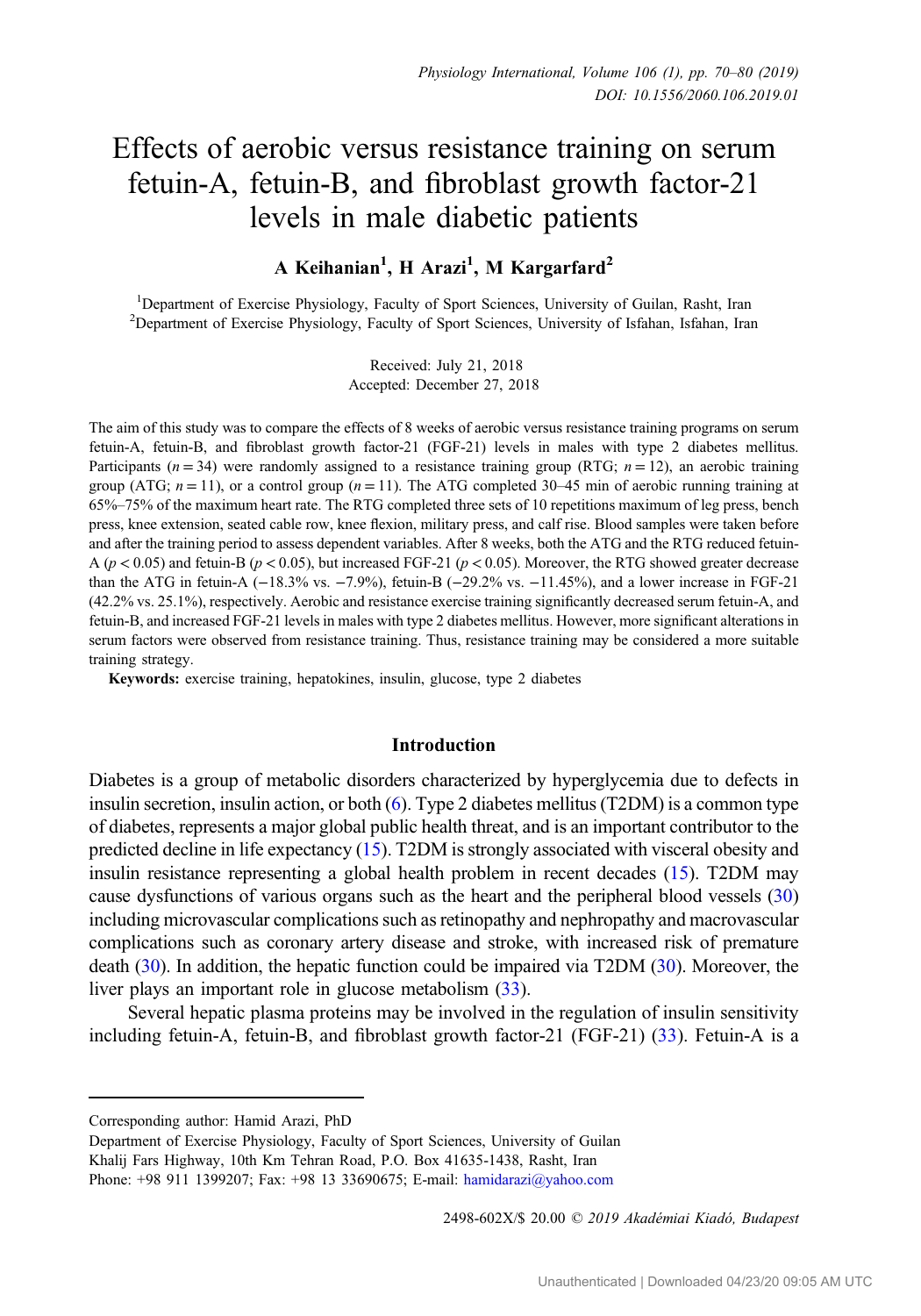hepatic secretory glycoprotein, and it is a natural inhibitor of the insulin receptor tyrosine kinase in the liver  $(22, 35)$  $(22, 35)$  $(22, 35)$  $(22, 35)$ . Fetuin-B is another type of hepatokine, reducing glucose uptake catalyzed by insulin ([22,](#page-10-0) [35\)](#page-10-0). Moreover, fetuin-A and fetuin-B impaired insulin secretions from beta cells, reduced insulin sensitivity, and may have an important role in the pathogenesis of T2DM ([22\)](#page-10-0). In addition, some studies suggest that high levels of circulating fetuins are in line with insulin resistance and subclinical inflammation resulting in T2DM [\(22](#page-10-0), [32](#page-10-0), [36](#page-10-0)).

In addition to fetuins, FGF-21 is a protein that has been implicated in the regulation of lipid and glucose metabolism ([33\)](#page-10-0). In fact, FGF-21 may be a major regulator of glucose and lipid homeostasis and obesity [\(16](#page-9-0)). In humans, FGF-21 was shown to increase glucose uptake and based on these observations, FGF-21 has been proposed as a potential therapeutic agent for T2DM ([13\)](#page-9-0). Overall, it appears that there are relationships between circulating hepatokines and other metabolic variables, such as blood sugar, HbA1c, low-density lipoprotein (LDL), high-density lipoprotein (HDL), and insulin sensitivity in diabetes [\(13](#page-9-0), [16,](#page-9-0) [25,](#page-10-0) [33](#page-10-0)).

Physical activity and structured exercise training are the foundation of therapy for T2DM. Evidence for the benefits of exercise training is obtained from studies showing that active individuals had less symptoms of T2DM including lower fasting blood sugar (FBS), LDL, homeostatic model assessment of insulin resistance (HOMA-IR), triglyceride, and cholesterol ([6,](#page-9-0) [15\)](#page-9-0). The American Diabetes Association recommends at least 150 min weekly aerobic exercise to improve glycemic control and cardiovascular risk factors in patients with T2DM ([34\)](#page-10-0). In recent years, resistance training has become a familiar form of training to improve physical fitness and prevent injuries [\(2](#page-9-0)). It appears that resistance training may be useful to increase the number of glucose transporter (GLUT) protein, to increase total muscle mass, and to increase the number of insulin receptors in the muscle fiber [\(2](#page-9-0)). The American College of Sport Medicine recommends at least three resistance training sessions a week, targeting all major groups for 3 sets of 10 repetitions maximum with moderate intensity to reduce the risk of T2DM [\(37](#page-10-0), [38](#page-10-0)).

Several studies have focused on the effects of resistance and aerobic training on some variables of T2DM [\(2,](#page-9-0) [4](#page-9-0), [6,](#page-9-0) [8](#page-9-0), [15,](#page-9-0) [19,](#page-9-0) [34](#page-10-0)) but the effects on hepatokines are controversial, and the effects of resistance training are unclear.

Different forms of exercise training induced different exercise adaptations. Aerobic exercise increased skeletal muscle capitalization and blood flow, muscular GLUT4 levels, hexokinase, and glycogen synthase activities ([2\)](#page-9-0). On the contrary, resistance training improved muscular strength (force-generating capacity), endurance, and power and body composition, and decreased the risk of cardiovascular disease ([29\)](#page-10-0). The aim of this study was to examine the effects of 8-week resistance and aerobic training on plasma concentration of fetuin-A, fetuin-B, FGF-21, and other relevant variables in men with T2DM.

#### Materials and Methods

Subjects

Initially, 39 diabetic men volunteered to participate in this study. To be included in the final analyses, subjects were required to complete all the training sessions and attend all assessment sessions. As a result of these requirements, five subjects were excluded from the study. Thus, 34 men were included in the final analyses. The three final groups were: resistance training group (RTG;  $n = 12$ ), aerobic training group (ATG;  $n = 11$ ), and control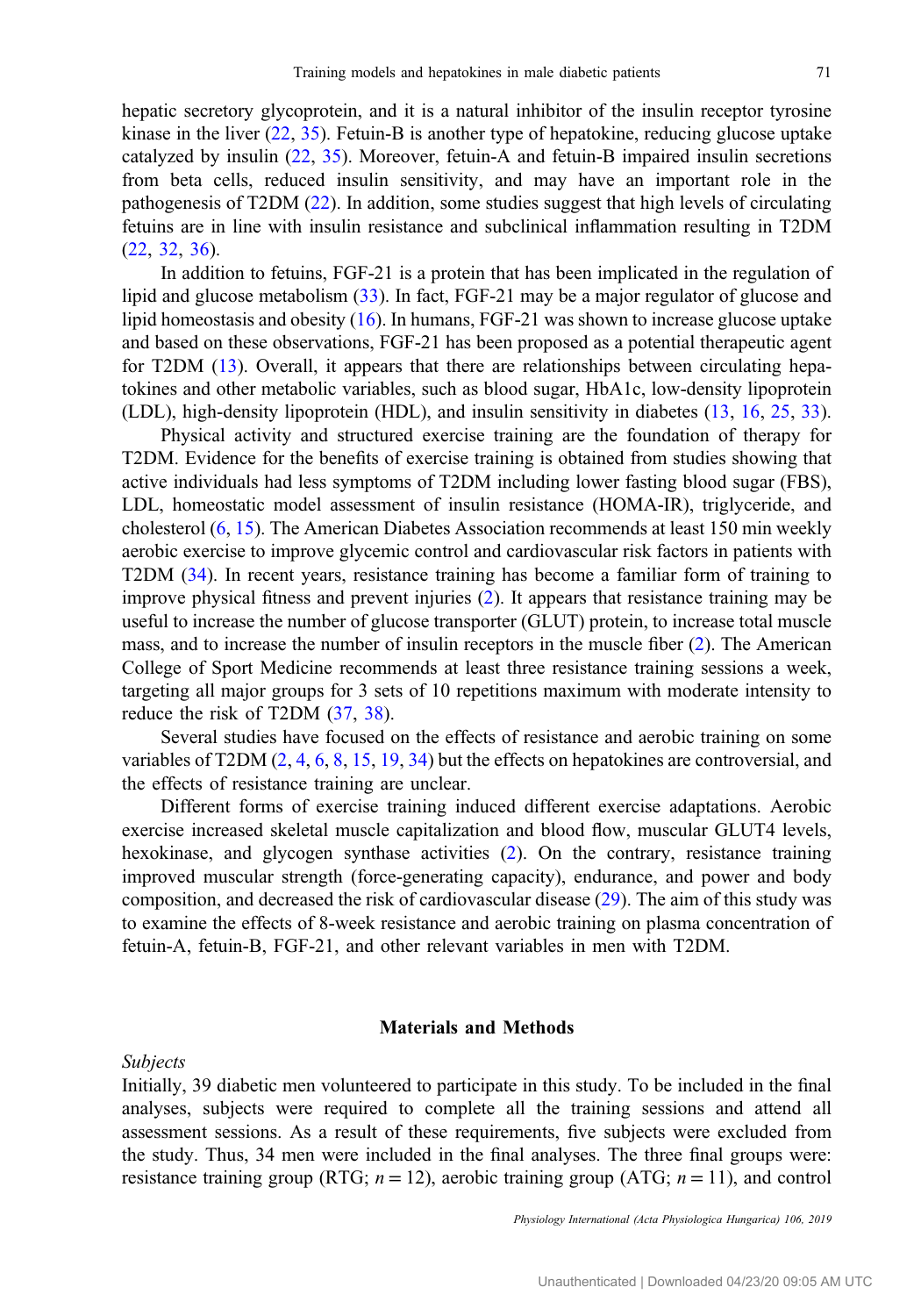|                                                        | RTG $(n = 12)$  | ATG $(n = 11)$ | $CG (n = 11)$   |
|--------------------------------------------------------|-----------------|----------------|-----------------|
| Age (years)                                            | $52.4 \pm 1.8$  | $52.4 \pm 1.5$ | $53.0 \pm 1.1$  |
| Height (cm)                                            | $171.6 \pm 5.8$ | $175.2 + 5.5$  | $172.9 \pm 5.3$ |
| Body mass (kg)                                         | $92.1 \pm 8.6$  | $100.2 + 14.7$ | $97.8 \pm 10.9$ |
| BMI $(kg/m2)$                                          | $31.2 \pm 1.2$  | $32.4 \pm 3.3$ | $32.6 \pm 2.9$  |
| Body fat $(\% )$                                       | $27.1 \pm 1.6$  | $32.4 + 4.7$   | $30.1 \pm 3.3$  |
| $VO2peak$ (ml · kg <sup>-1</sup> · min <sup>-1</sup> ) | $29.0 + 3.6$    | $30.1 + 3.5$   | $29.5 + 5.0$    |

Table I. Subjects' characteristics (mean  $\pm$  SD)

SD: standard deviation; RTG: resistance training group; ATG: aerobic training group; CG: control group; BMI: body mass index

group (CG;  $n = 11$ ; Table I). The inclusion criteria were: men with established T2DM for at least 5 years duration, sedentary lifestyle; HbA1c level  $> 6.5\%$ , body mass index  $(BMI) > 30 \text{ kg/m}^2$ ; FBS  $> 126 \text{ mg/dl}$  (e.g., between 150 and 200 mg/dl); 45–55 years of age; no history of musculoskeletal injury or any orthopedic problems affecting the ability to train; no intake of any food supplements with suggested effects on the results 6 months before initiation of the study and throughout the study period; and no history of serious cerebrovascular or cardiovascular diseases, retinopathy, and nephropathy restricting physical activity. The participants were informed about the experimental procedures and signed informed consent and filled in medical history forms in adherence with the human guidelines, ethics committee, and the Declaration of Helsinki.

#### Study design

A week before the initiation of the training period, all participants reported to the laboratory for the familiarization with training and testing procedures. During this session, the subject's initial characteristics such as age, height, body mass, and percent body fat were measured. One day later, upper and lower body strength was assessed using 10 repetition maximum (10RM) of bench press and leg press exercises. Moreover,  $VO_{2max}$  was assessed to determine aerobic capacity of the subjects. The men performed an 8-week training program and blood was drawn before and after the training session. All tests were administered in the same order or time of day before and after training intervention and recorded by the same investigators. Participants were instructed to maintain their regular physical activity and diet throughout the duration of the study.

#### Measurements

Anthropometric measures. Height was measured using a wall-mounted stadiometer (Seca 222, Terre Haute, IN, USA) recorded to the nearest 0.5 cm, body mass was measured to the nearest 0.1 kg using a digital scale (Tanita, BC-418MA, Tokyo, Japan), and BMI was calculated (kg/m<sup>2</sup>). Skinfold thicknesses were obtained using Harpenden Skinfold Caliper (Baty International, West Sussex, UK) at the chest, abdomen, and thigh following the procedures previously described [\(14](#page-9-0)). A three-site skinfold equation was used to estimate percent body fat using Jackson and Pollock method [\(21](#page-10-0)).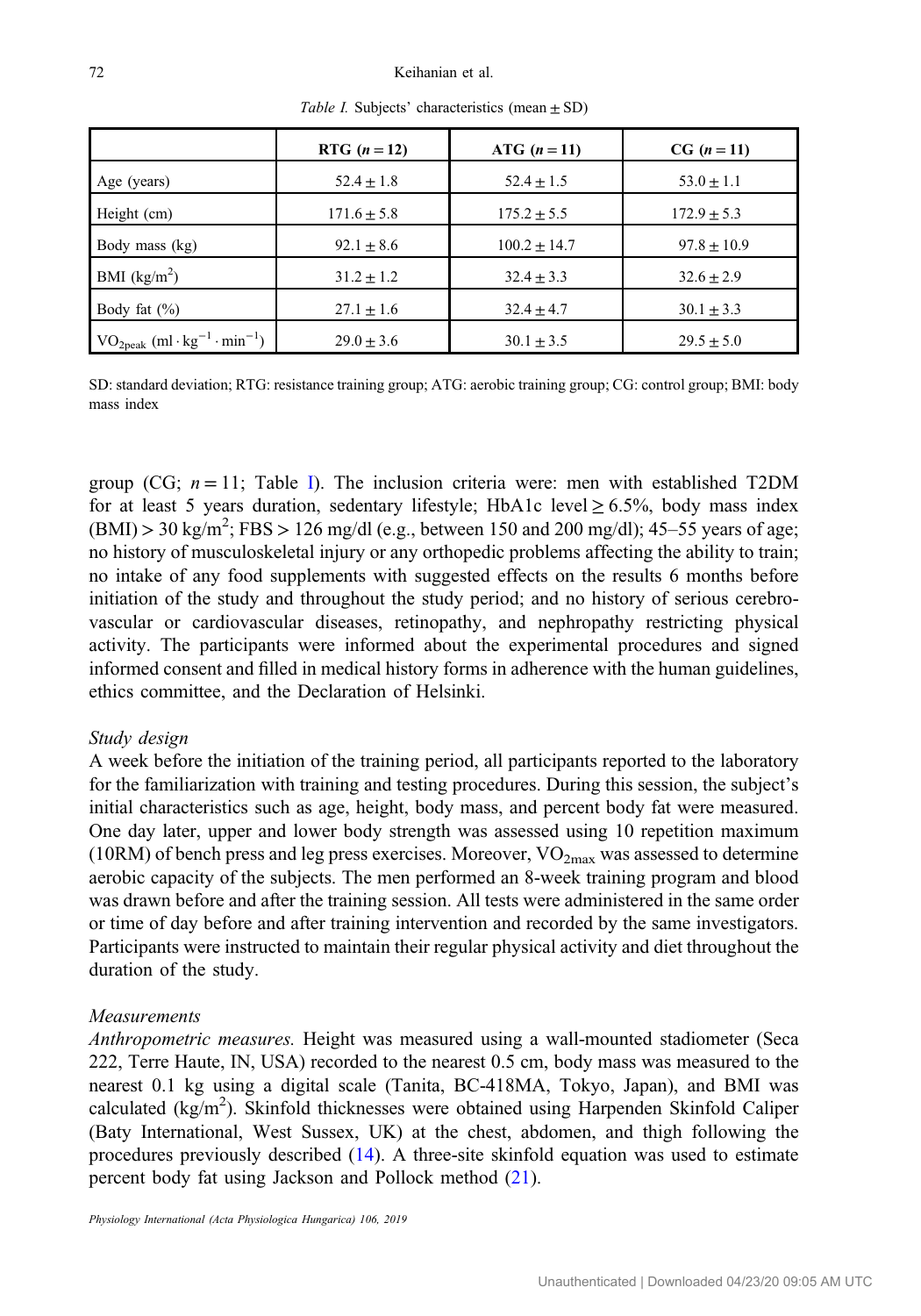Strength assessment. Upper and lower body strength was assessed using a series of 10RM tests with free weights for bench press and 45° leg press (Nebula Fitness, Inc., Versailles, OH, USA). Specifically, all subjects performed a warm-up with a light resistance. The resistance was then increased with the subjects performing only 10 repetitions [\(26](#page-10-0)). Coaches were present to provide verbal encouragement and ensure safety.

*Aerobic capacity*. The Balke treadmill test was used as a clinical test to determine  $VO_{2max}$  in T2DM patients. The subjects walked on a treadmill to exhaustion and the time was measured to estimate  $VO_{2max}$  using this formula:  $VO_{2max} = 1.444$  (time) + 14.99 [\(17](#page-9-0)).

Blood sampling and analyses. Blood samples were drawn (10 ml) from the antecubital vein into plain evacuated test tubes at rest between 8:30 and 9:00 a.m. before and after the training to evaluate FBS, HbA1c, HDL, LDL, insulin, cholesterol, triglyceride, fetuin-A, fetuin-B, and FGF-21. The blood was allowed to clot at room temperature for 30 min and centrifuged at  $3600 \times g$  for 10 min. The serum layer was removed and frozen at –60 °C in multiple aliquots for further analyses.

Measurements of serum cholesterol, HDL, LDL, and triglyceride were carried out in a photometric end point method using Pars Azmoon® enzyme kits, in auto-analyzer (Hitachi®, model 704, 902 made in Japan). HbA1c levels were measured using a HPLC method (Hitachi®). The glucose level was determined using commercially available enzyme-linked immunosorbent assay (ELISA) kits (Diaplus Company, USA) and insulin level was measured by a radioimmunoassay. Insulin resistance index (HOMA-IR) was calculated according to the formula ([31\)](#page-10-0): HOMA-IR = (fasting glucose (mmol/L)  $\times$  fasting insulin (mU/L)/22.5). The fetuin-A, fetuin-B, and FGF-21 levels were measured using commercial ELISA kits (ZellBio GmbH Veltlinerweg 29, 89075, Ulm, Germany). The coefficient of variation for the measurements was less than 5%.

Training program. To standardize training procedures, 2 weeks of orientation took place including three sessions in which the methods and techniques were demonstrated. The subjects were involved in a 10-week training protocol including 2 weeks for the familiarization with the training and 8 weeks for the main training. The resistance training program consisted of the following exercises: leg press, bench press, knee extension, seated cable row, knee flexion, military press, and calf rise, 3 days a week for 8 weeks. The subjects performed three sets of 10RM with 1.5-min rest between sets and 2-min rest between exercises. The loads were increased, if the prescribed number of repetitions was reached. Each resistance training session lasted for 60 min, including 10 min of warm-up (e.g., jogging, stretching, and ballistic exercises), 45 min of main training, and 5 min of cool down (e.g., stretching exercises). The aerobic training program included running at  $75\% - 85\%$  of maximum heart rate (HR<sub>max</sub>), which was calculated using the Karvonen formula [\(24](#page-10-0)), for 30–45 min per day, 3 days a week for 8 weeks. Each training session started with a warm-up and finished with a cool down. The exercise intensity was controlled by the coaches, using a heart rate monitor (Polar S610i heart rate monitor, FIN, 90440, Finland), ensuring that HR was between 75% and 85% of  $HR_{max}$ throughout the trial. The training sessions were performed at the University and were supervised by the coaches. The CG did not perform any exercise and continued their regular sedentary life. In training sessions, the subjects were under direct supervision and were instructed how to perform each exercise by a certified strength and conditioning specialist.

#### Statistical analyses

All values are presented as mean  $\pm$  standard deviation. Pre- and post-values for the dependent variables were analyzed to determine if the distributions were normal using the Shapiro–Wilk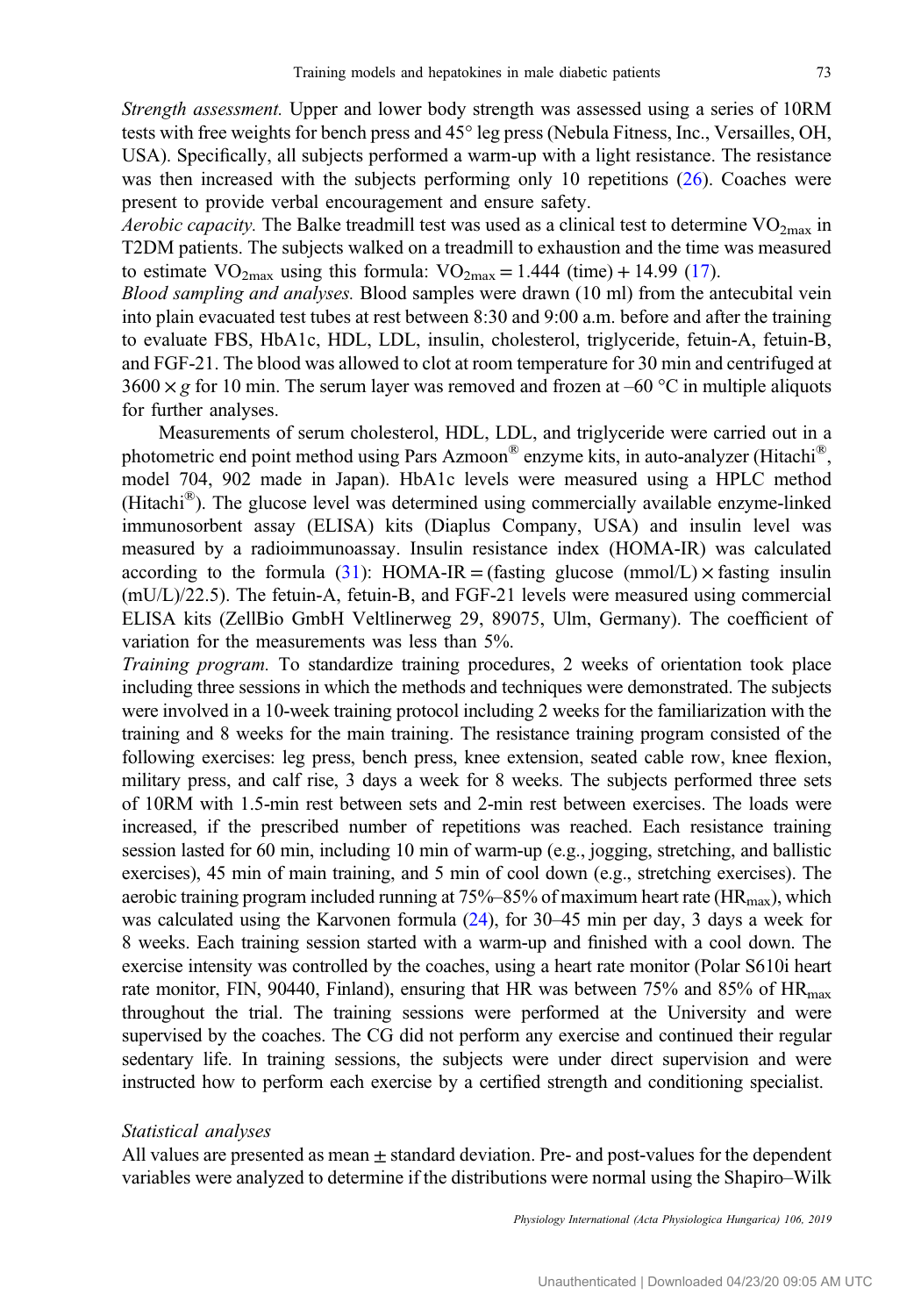<span id="page-4-0"></span>

Fig. 1. Changes in strength performance and aerobic capacity in all groups (mean  $\pm$  SD). RTG: resistance training group; ATG: aerobic training group; CG: control group. \*Significant differences compared to the pretraining value ( $p < 0.05$ ). †Significant differences compared to CG ( $p < 0.05$ ). ‡Significant differences between training groups  $(p < 0.05)$ 

normality test. Differences in all variables were analyzed using  $3$  (Group)  $\times$  2 (Time) repeated measures analysis of variance. When a significant  $F$  value was achieved across time or ages, Bonferroni post-hoc procedures were performed to locate the pairs. Regarding pretest differences, analyses of covariance were used to test for differences between groups for the dependent variable values. For each measure, a percent change ( $\Delta$  changes) score was calculated [(post 8) weeks – baseline/(baseline  $\times$  100)]. Statistical significance was set at  $\alpha$  < 0.05.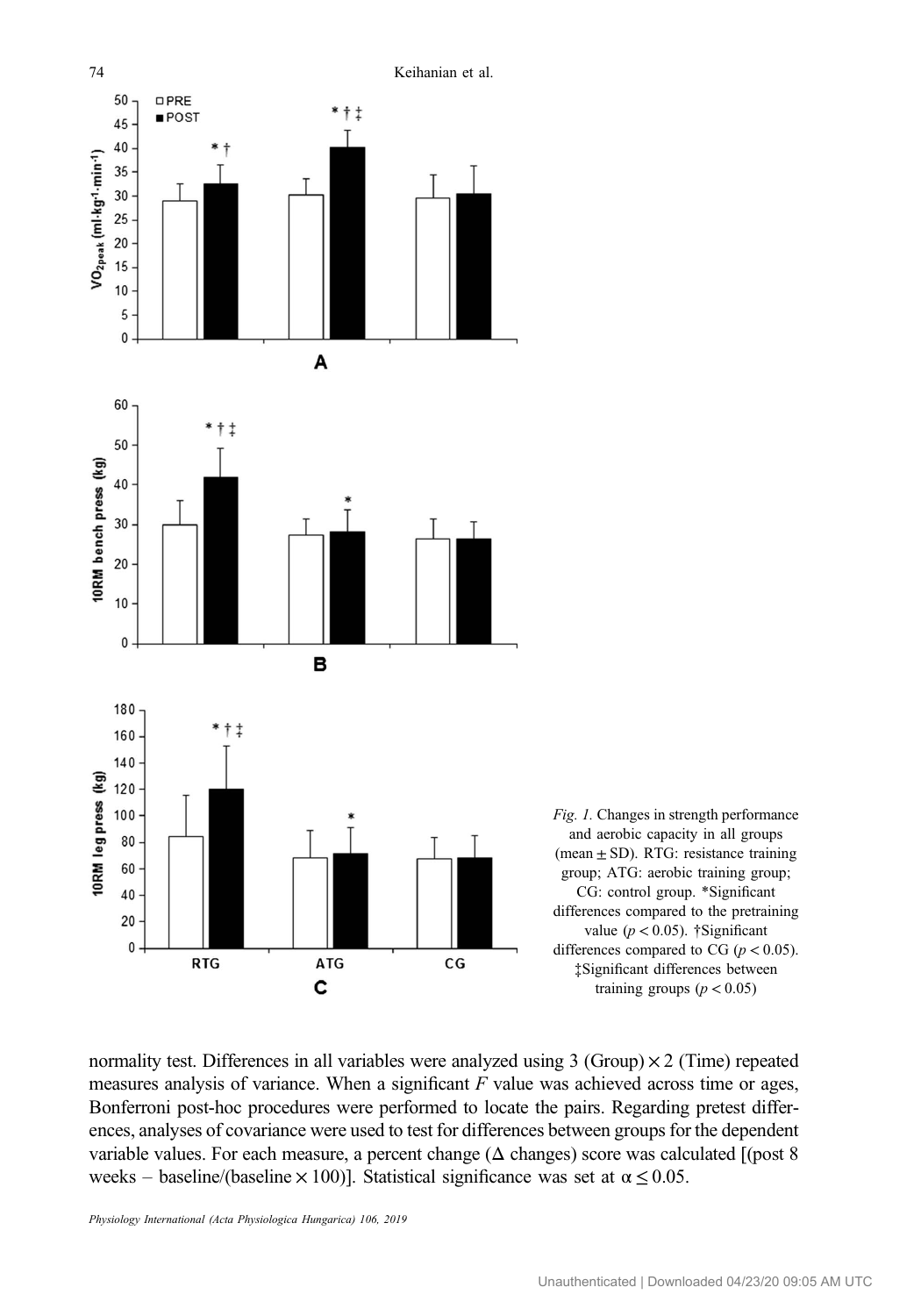#### Results

<span id="page-5-0"></span>No significant changes in dependent variables were observed for the CG after 8 weeks  $(p > 0.05)$ .

Both training groups increased the bench press (RTG, from  $30 \pm 6$  to  $41.7 \pm 7.5$  kg,  $\Delta$ 39%; ATG, from  $27.3 \pm 4.1$  to  $28.2 \pm 5.6$  kg,  $\Delta$  3.2%) and leg press performance (RTG, from 84.2  $\pm$  31.5 to 120  $\pm$  32.8 kg,  $\Delta$  42.5%; ATG, from 68.2  $\pm$  20.9 to 71.4  $\pm$  20.1 kg,  $\Delta$  4.7%)  $(p < 0.05)$ , and only the RTG achieved a significant increase in comparison to the CG in these tests ( $p < 0.05$ ). In addition, differences were found between the RTG and the ATG in strength performance indicating greater adaptive responses to training for the RTG ( $p < 0.05$ ; Fig. [1A, B](#page-4-0)).

Both training groups improved the  $VO_{2max}$  (RTG, from  $29 \pm 3.6$  to  $32.5 \pm$ 4 ml · kg<sup>-1</sup> · min<sup>-1</sup>,  $\Delta$  12%; ATG, from  $30.1 \pm 3.5$  to  $40.1 \pm 3.6$  ml · kg<sup>-1</sup> · min<sup>-1</sup>,  $\Delta$  33.2%;  $p < 0.05$ ), and both achieved a greater increase compared to the CG in this test  $(p < 0.05)$ . In addition, differences were found between the ATG and the RTG in aerobic capacity indicating significant adaptation to training for the ATG ( $p < 0.05$ ; Fig. [1C\)](#page-4-0).

Both training groups decreased ( $p < 0.05$ ) their blood variables in the FBS (RTG: 28.5% and ART: 20.8%), HbA1c (RTG: 11.5% and ART: 6.6%), insulin (RTG: 5.8% and ART: 4.5%), cholesterol (RTG: 14.2% and ART: 18.2%), triglyceride (RTG: 12.7% and ART: 17.7%), LDL (RTG: 10.8% and ART: 11.5%), HOMA-IR (RTG: 27.7% and ART: 24.3%), fetuin-A (RTG: 18.3% and ART: 7.9%), and fetuin-B (RTG: 29.2% and ART: 11.4%) after training, and both achieved significant differences compared to the CG in these tests  $(p < 0.05)$ . The RTG had greater training effects in FBS, HbA1c, fetuin-A, and fetuin-B in comparison with the ATG ( $p < 0.05$ ), whereas the ATG had greater training effects in cholesterol and triglyceride in comparison with the RTG ( $p < 0.05$ ; Table II).

|                     |            | RTG $(n = 12)$  |                  | ATG $(n = 11)$   |      | $CG (n = 11)$    |
|---------------------|------------|-----------------|------------------|------------------|------|------------------|
|                     |            | Mean $\pm$ SD   |                  | Mean $\pm$ SD    |      | Mean $\pm$ SD    |
| $FBS$ (mg/dl)       | Pre        | $174.2 \pm 7.3$ |                  | $172.7 \pm 8.8$  |      | $168.3 \pm 7$    |
|                     | Post       | $129.2 \pm 7.5$ | $*$ † $\ddagger$ | $136.7 \pm 4.8$  | $*+$ | $160.4 \pm 11.4$ |
|                     | $\Delta\%$ | $-25.8$         |                  | $-20.8$          |      | $-4.7$           |
| HbA1c $(\%)$        | Pre        | $7.8 \pm 1.1$   |                  | $7.5 \pm 1.2$    |      | $7.2 \pm 1.6$    |
|                     | Post       | $6.9 \pm 0.8$   | $*$ † $\ddagger$ | $7 \pm 1.2$      | $*+$ | $7.2 \pm 1.7$    |
|                     | $\Delta\%$ | $-11.5$         |                  | $-6.6$           |      | $\bf{0}$         |
| Insulin $(mU/L)$    | Pre        | $8.6 \pm 0.2$   |                  | $8.7 \pm 0.2$    |      | $8.8 \pm 0.2$    |
|                     | Post       | $8.1 \pm 0.2$   | $* +$            | $8.3 \pm 0.2$    | $*+$ | $8.7 \pm 0.2$    |
|                     | $\Delta\%$ | $-5.8$          |                  | $-4.5$           |      | $-1.1$           |
| Cholesterol (mg/dl) | Pre        | $187.8 \pm 20$  |                  | $193.6 \pm 12.9$ |      | $184.5 \pm 18.9$ |
|                     | Post       | $161 \pm 20.7$  | $* +$            | $158.2 \pm 17.8$ | *†‡  | $180.8 \pm 17$   |
|                     | $\Delta\%$ | $-14.2$         |                  | $-18.2$          |      | $-2$             |
|                     |            |                 |                  |                  |      | (Continued)      |

Table II. Changes in variables for the all groups

(Continued)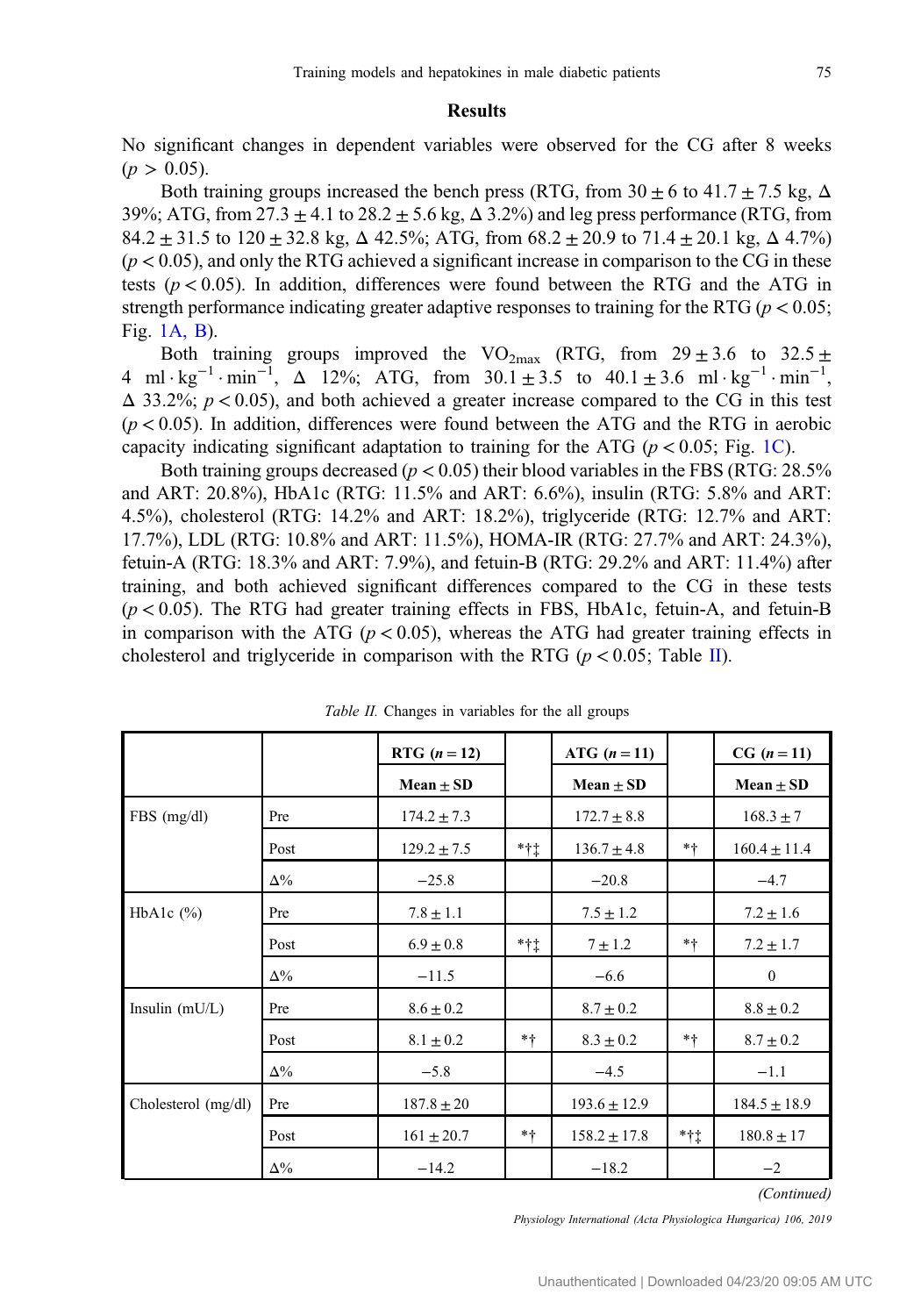| Tuble 11. Changes in variables for the an groups (Commuta) |            |                  |        |                  |        |                  |  |  |  |
|------------------------------------------------------------|------------|------------------|--------|------------------|--------|------------------|--|--|--|
|                                                            |            | RTG $(n = 12)$   |        | ATG $(n = 11)$   |        | $CG (n = 11)$    |  |  |  |
|                                                            |            | Mean $\pm$ SD    |        | Mean $\pm$ SD    |        | Mean $\pm$ SD    |  |  |  |
| Triglyceride $(mg/dl)$ Pre                                 |            | $216.6 \pm 29.2$ |        | $199.2 \pm 12.3$ |        | $184.6 \pm 37.5$ |  |  |  |
|                                                            | Post       | $188.9 \pm 30.1$ | $*+$   | $163.9 \pm 17.5$ | $*$ †‡ | $183.5 \pm 35.6$ |  |  |  |
|                                                            | $\Delta\%$ | $-12.7$          |        | $-17.7$          |        | $-0.6$           |  |  |  |
| $HDL$ (mg/dl)                                              | Pre        | $32.9 \pm 6.9$   |        | $34.9 \pm 6.3$   |        | $35.5 \pm 7$     |  |  |  |
|                                                            | Post       | $39.9 \pm 7.1$   | $*+$   | $42.8\pm7.6$     | $*+$   | $35 \pm 6.3$     |  |  |  |
|                                                            | $\Delta\%$ | 21.2             |        | 22.6             |        | $-0.1$           |  |  |  |
| $LDL$ (mg/dl)                                              | Pre        | $102.6 \pm 10.1$ |        | $101.5 \pm 6.7$  |        | $100 \pm 8.1$    |  |  |  |
|                                                            | Post       | $91.5 \pm 9.3$   | $*+$   | $89.8 \pm 5.4$   | $*$ †  | $98.5 \pm 8.2$   |  |  |  |
|                                                            | $\Delta\%$ | $-10.8$          |        | $-11.5$          |        | $-1.5$           |  |  |  |
| HOMA-IR                                                    | Pre        | $3.6\pm0.3$      |        | $3.7 \pm 0.4$    |        | $3.5\pm0.6$      |  |  |  |
|                                                            | Post       | $2.6 \pm 0.2$    | $*+$   | $2.8 \pm 0.3$    | $*+$   | $3.3 \pm 0.6$    |  |  |  |
|                                                            | $\Delta\%$ | $-27.7$          |        | $-24.3$          |        | $-5.7$           |  |  |  |
| Fetuin-A $(mg/L)$                                          | Pre        | $405.9 \pm 7.7$  |        | $417.3 \pm 6.4$  |        | $433.4 \pm 10.5$ |  |  |  |
|                                                            | Post       | $331.3 \pm 10.7$ | $*$ †‡ | $384.4 \pm 7.1$  | $*+$   | $433.5 \pm 10.6$ |  |  |  |
|                                                            | $\Delta\%$ | $-18.3$          |        | $-7.9$           |        | 0.02             |  |  |  |
| Fetuin-B $(ng/L)$                                          | Pre        | $275.3 \pm 3$    |        | $285.2 \pm 4.3$  |        | $284.7 \pm 3.3$  |  |  |  |
|                                                            | Post       | $194.7 \pm 5.2$  | $*$ †‡ | $252.7 \pm 4.9$  | $*+$   | $275.3 \pm 4.8$  |  |  |  |
|                                                            | $\Delta\%$ | $-29.2$          |        | $-11.4$          |        | $-3.3$           |  |  |  |
| FGF-21 (pg/ml)                                             | Pre        | $144.5 \pm 3.1$  |        | $137.8 \pm 2.7$  |        | $132.2 \pm 5.5$  |  |  |  |
|                                                            | Post       | $250.1\pm6.7$    | $*$ †‡ | $184\pm4.6$      | $*$ †  | $128.2 \pm 1.9$  |  |  |  |
|                                                            | $\Delta\%$ | 42.2             |        | 25.1             |        | $-3.0$           |  |  |  |

Table II. Changes in variables for the all groups *(Continued)* 

RTG: resistance training group; ATG: aerobic training group; CG: control group; SD: standard deviation; FBS: fasting blood sugar; LDL: low-density lipoprotein; HDL: high-density lipoprotein; HOMA-IR: homeostatic model assessment of insulin resistance; FGF-21: fibroblast growth factor-21.

\*Significant differences compared to the pretraining value ( $p < 0.05$ ).

†Significant differences compared to CG ( $p < 0.05$ ).

 $\ddagger$ Significant differences between training groups ( $p < 0.05$ )

Both training groups increased HDL (RTG: 21.2% and ART: 22.6%) and FGF-21 (RTG: 42.2% and ART: 25.1%; p < 0.05), and both achieved greater increase compared to the CG ( $p < 0.05$ ). In addition, differences were found between the RTG and the ATG in FGF-21, which indicated greater adaptive responses to training for the RTG ( $p < 0.05$ ; Table [II](#page-5-0)).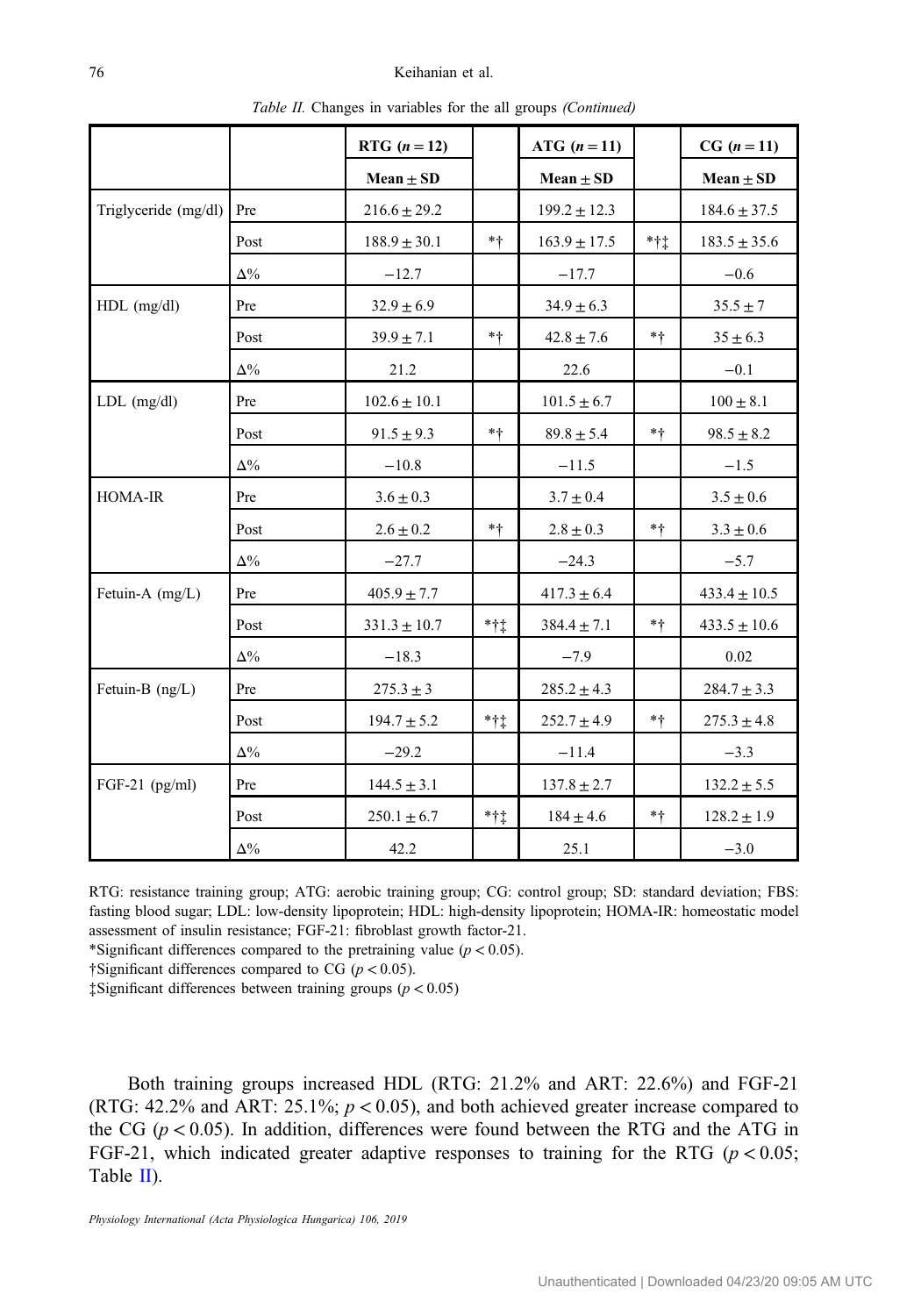## Discussion

This study suggests that 8 weeks of resistance and aerobic training induced significant increases in strength performance, aerobic capacity, HDL, and FGF-21, and significant decreases in FBS, HbA1c, insulin, cholesterol, triglyceride, LDL, HOMA-IR, fetuin-A, and fetuin-B in T2DM men. Moreover, the RTG showed greater changes than the ATG in strength, FBS, HbA1c, fetuin-A, fetuin-B, and FGF-21, whereas the ATG indicated greater changes than RTG in aerobic capacity, cholesterol, and triglyceride.

In this study, subjects in the RTG and the ATG improved their strength performance in 10RM leg press (42.5% vs. 4.7%) and bench press (39% vs. 3.2%) tests after 8 weeks of training, and in comparison with the CG. Moreover, the RTG indicated significant differences compared to the ATG in strength performance. Several studies have reported the positive transfer of resistance training to improve strength performance [\(1](#page-9-0), [10](#page-9-0)), which is in line with our findings. We also found that ATG improved strength performance that confirms the effects of exercise training on strength gains. For this study, the possible explanation for the enhancement of strength performance could be due to increasing motor neuron excitability, increasing motor unit firing frequency, and increasing in efferent motor drive following both strength and aerobic training with greater effects via resistance training [\(1](#page-9-0)).

Both groups improved aerobic capacity  $(VO_{2max})$  after 8 weeks of training and these changes were statistically significant compared to the CG. The ATG (33.2%) also indicated more changes than the RTG (12%) after the 8-week training period. There are few resistance and aerobic training studies that have reported different findings. Alam et al. [\(3](#page-9-0)) reported significant increases in  $VO<sub>2max</sub>$  after a 6-month exercise program. Cauza et al. [\(9](#page-9-0)) observed improvements in  $VO<sub>2neak</sub>$  after aerobic training, whereas no such changes were seen in resistance training in people with T2DM. In addition, other researchers did not find changes in aerobic capacity in a short-term comparison study of resistance training with nonexercising control subjects [\(29](#page-10-0)). We found improved aerobic capacity, which supports the findings of previous studies and indicates that the intensity and duration of the training were sufficient to induce the required physiological improvements with greater effects for the ATG. According to these reports, the possible explanation to greater changes for the ATG could be due to increased muscle fiber capillary density, increase of hexokinase enzyme activity, improved environmental diffusion slope, and expression of (GLUT4) after aerobic exercise [\(2](#page-9-0), [18](#page-9-0), [33](#page-10-0)). However, we did not measure these variables directly.

There were significant decreases in FBS, HbA1c, insulin, and HOMA-IR in the RTG and the ATG after 8 weeks of training. In addition, the changes in FBS and HbA1c were greater for the RTG compared to the ATG. These findings confirm those of previous studies that found increase in insulin sensitivity and decrease in blood sugar after training ([28](#page-10-0), [40](#page-10-0)). There were different mechanisms for the increases in insulin sensitivity and management of blood glucose after resistance and aerobic training [\(20\)](#page-9-0). It appears that aerobic training increased post-receptor insulin signaling, increased GLUT protein and mRNA, increased activity of glycogen syntheses and hexokinase, increased muscle glucose delivery, and induced changes in muscle composition ([5,](#page-9-0) [11,](#page-9-0) [12\)](#page-9-0). Although the effects of resistance training on glucose homeostasis and insulin sensitivity are similar to aerobic training ([17](#page-9-0)), the resistance training leads to increases in the protein content of GLUT4, insulin receptors, glycogen synthase, and protein kinase B. Regarding greater changes in FBS and HbA1c for the RTG, it seems that resistance training could be an optimum training modality to manage the symptoms of T2DM by increasing insulin sensitivity  $(11, 40)$  $(11, 40)$  $(11, 40)$ . However, further studies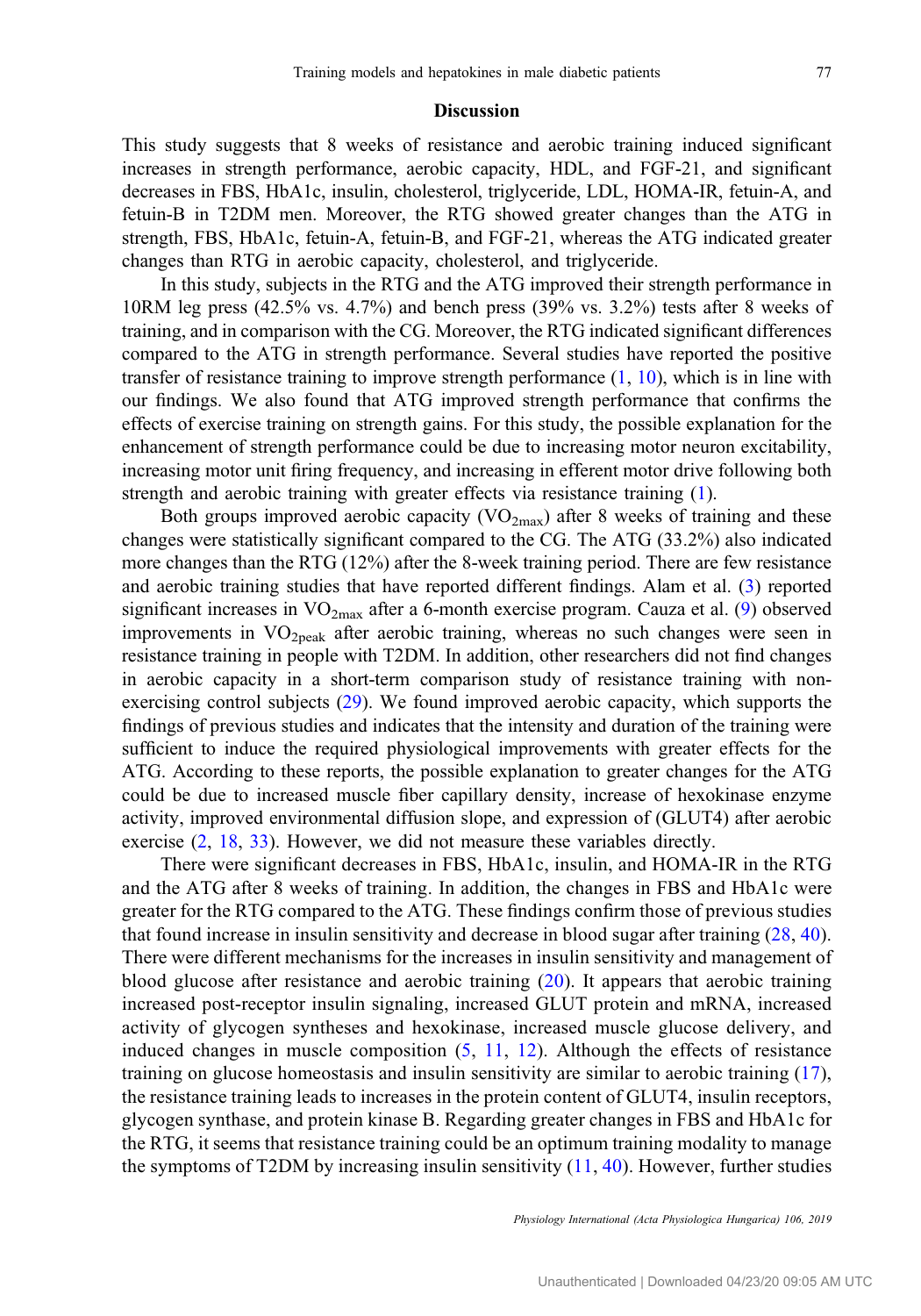are required to confirm this in different populations and investigate the mechanism(s) responsible for these changes.

In this study, both resistance and aerobic training caused a significant decrease in cholesterol ( $-14.2\%$  and  $-18.2\%$ ), triglyceride ( $-12.7\%$  and  $-17.7\%$ ), and LDL ( $-10.8\%$ and −11.5%), whereas HDL increased significantly for both the RTG (21.2%) and ATG (22.6%). In addition, changes in cholesterol and triglyceride were greater for the ATG compared to the RTG after 8 weeks of training. These results are inconsistent with the findings of Sigal et al. ([39\)](#page-10-0) and Castanada et al. [\(8](#page-9-0)), reporting no significant changes in lipid profile after training. In agreement with our findings, Kelly and Kelly [\(23](#page-10-0)) in a meta-analysis concluded that exercise training is a modality to reduce LDL levels. In addition, the findings of Balducci et al. [\(7](#page-9-0)) who demonstrated a significant reduction in cholesterol, LDL, and triglycerides are in line with our findings. Arora et al. [\(6](#page-9-0)) indicated the effectiveness of both aerobic and resistance training with the superiority of resistance exercise on the management of cholesterols and triglycerides, which is not in line with our findings because we found the superiority of aerobic exercise training on cholesterol and triglyceride responses to training. Thus, it can be concluded that changes in lipid profile in response to exercise training might be related to training intensity, duration, frequency, and study population  $(26)$  $(26)$ . The possible mechanism to manage the lipid profile after training could be due to increasing fatty acid transfer, increasing oxidative mitochondrial enzymes, and other carriers such as carnitine palmitoyltransferase [\(6](#page-9-0), [8](#page-9-0), [15](#page-9-0)).

Eight weeks of aerobic and resistance training changed serum fetuin-A, fetuin-B, and FGF-21 concentrations, with superior effects via resistance training (Table [II\)](#page-5-0). Very few resistance and aerobic-training studies that have investigated changes in hepatokines have also reported conflicting results [\(16](#page-9-0), [22,](#page-10-0) [25](#page-10-0), [27,](#page-10-0) [33](#page-10-0), [36\)](#page-10-0). Reduction in serum concentration of fetuin-A and fetuin-B is in line with reduction of blood glucose and insulin resistance in T2DM. In fact, fetuin-A and fetuin-B levels were associated with more than a twofold increased risk of type 2 diabetes and some symptoms of T2DM [\(35\)](#page-10-0). Furthermore, some researchers have reported that high levels of circulating fetuins are in line with insulin resistance and subclinical inflammation resulting in T2DM ([32](#page-10-0), [35,](#page-10-0) [36](#page-10-0)). In addition to fetuins, FGF-21 plays an important role in regulation of glucose and lipid homeostasis. On the other hand, FGF-21 could increase glucose uptake with upregulation of GLUT4 potentially representing a therapeutic agent for type 2 diabetes. Overall, exercise training altered some sign symptoms of T2DM such as FBS, HbA1c, HOMA-IR, LDL, and hepatokines (fetuin-A, fetuin-B, and FGF-21) via upregulation of natural inhibitor of the insulin receptor tyrosine kinase in the liver, insulin sensitivity, GLUT-4, GLUT protein and mRNA, activity of glycogen syntheses and hexokinase, muscle glucose delivery, and changes in muscle composition ([13](#page-9-0), [16](#page-9-0), [25,](#page-10-0) [37\)](#page-10-0).

In summary, our findings support the benefits of physical training in T2DM patients. Aerobic and resistance training induce positive effects in the prevention or management of symptoms of T2DM and hepatokines. The greater improvement of variables such as FBS, HbA1c, fetuin-A, fetuin-B, and FGF-21 seems to be best with resistance training for managing the T2DM. The significant additive adaptations in the RTG suggest that this type of exercise may be preferable for diabetic patients and this type of exercise training may be emphasized.

#### Acknowledgements

The authors would like to thank Janan Diabetes Association in Najaf Abad city, and all patients who participated in this study. This paper was extracted from the PhD Thesis written by Abbas Keihanian (with university ethics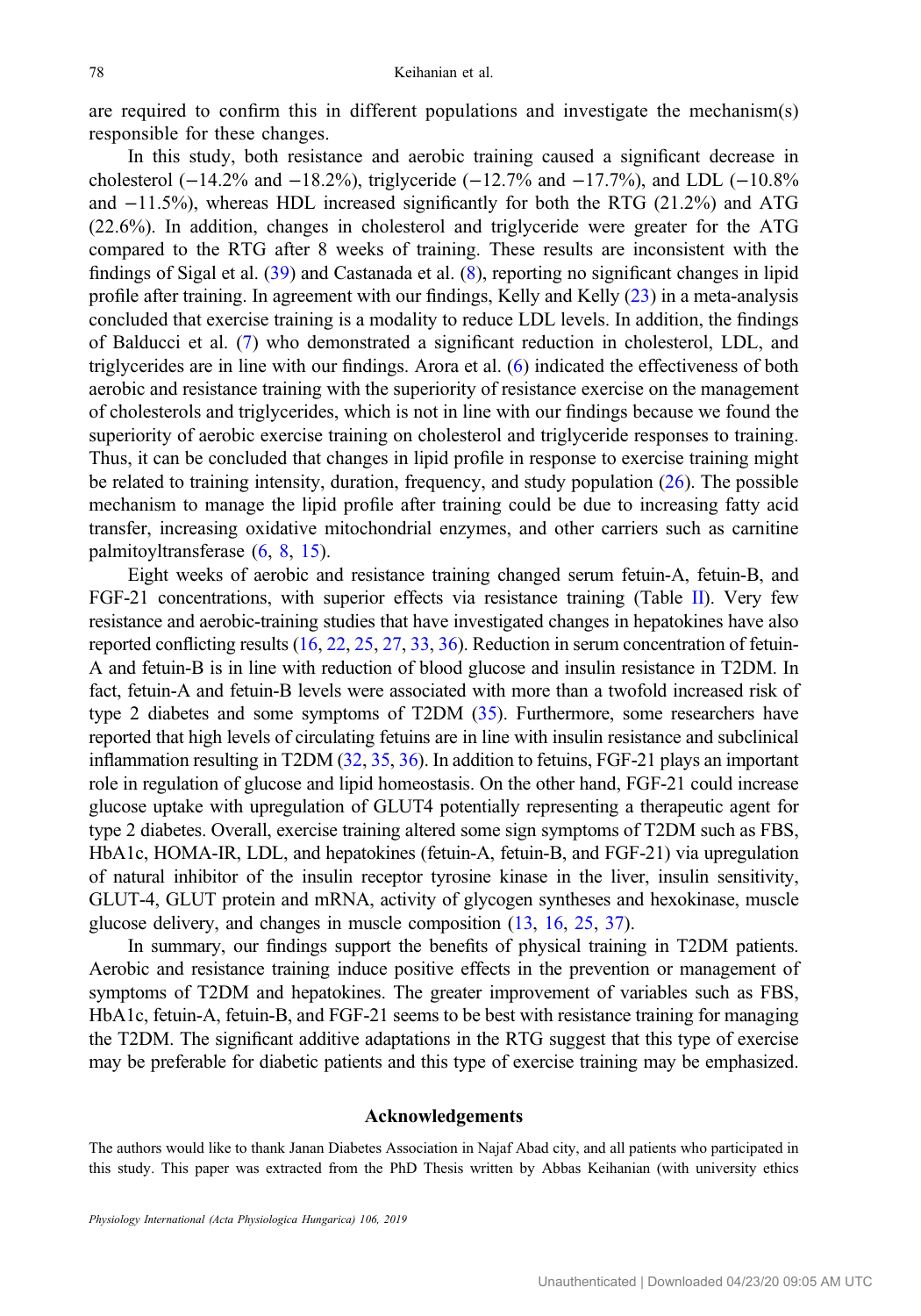<span id="page-9-0"></span>committee code of IR.SSRI.REC.1396.204). This research was partially supported by Ministry of Sciences, Research and Technology in IR of Iran.

HA designed the study. AK and HA prepared the manuscript. AK and MK gathered data and searched the literature. AK analyzed data. All authors read and approved the final version of the manuscript.

#### Conflict of interest

All authors declare no conflict of interest.

#### **REFERENCES**

- 1. Aagaard P, Simonsen EB, Andersen JL, Magnusson P, Dyhre-Poulsen P: Increased rate of force development and neural drive of human skeletal muscle following resistance training. J. Appl. Physiol. 93, 1318–1326 (2002)
- 2. Ahmadizad S, Haghighi AH, Hamedinia MR: Effects of resistance versus endurance training on serum adiponectin and insulin resistance index. Eur. J. Endocrinol. 157, 625–631 (2007)
- 3. Alam S, Stolinski M, Pentecost C, Boroujerdi MA, Jones RH, Sonksen PH, Umpleby AM: The effect of a six-month exercise program on very low-density lipoprotein apolipoprotein B secretion in type 2 diabetes. J. Clin. Endocrinol. Metab. 89, 688–691 (2004)
- 4. Albright A, Franz M, Hornsby G, Kiriska A, Marrero D, Urlich I, Verity LS: Exercise and type diabetes. Med. Sci. Sports Exerc. 32, 1345–1360 (2000)
- 5. Andersson A, Sjodin A, Olsson R, Vessby B: Effects of physical exercise on phospholipid fatty acid composition in skeletal muscle. Am. J. Physiol. 274, E432–E438 (1998)
- 6. Arora E, Shenoy S, Sandhu JS: Effects of resistance training on metabolic profile of adults with type 2 diabetes. Indian J. Med. Res. 129, 515–519 (2009)
- 7. Balducci S, Leonetti F, Di Mario U, Fallucca F: Is a long-term aerobic plus resistance training program feasible for and effective on metabolic profiles in type 2 diabetes patients? Diabetes Care 27, 841–842 (2004)
- 8. Castaneda C, Layne JE, Munoz-Orianz L: A randomized controlled trial of resistance exercise training to improve glycemic control in older adults with type 2 diabetes. Diabetes Care 25, 2535–2541 (2002)
- 9. Cauza E, Hanusch-Enserer U, Strasser B, Ludvik B, Metz-Schimmerl S, Pacini G, Wagner O, Georg P, Prager R, Kostner K, Dunky A, Haber P: The relative benefits of endurance and strength training on the metabolic factors and muscle function of people with type 2 diabetes mellitus. Arch. Phys. Med. Rehabil. 86, 1527–1533 (2005)
- 10. Cronin JB, Mcnair PJ, Marshall RN: Is velocity specific strength training important in improving functional performance? J. Sports Med. Phys. Fitness. 42, 267–273 (2002)
- 11. Dela F, Handberg A, Mikines KJ, Vinten J, Galbo H: GLUT4 and insulin receptor binding and kinase activity in trained human muscle. J. Physiol. 469, 615–624 (1993)
- 12. Dela F, Ploug T, Handberg A, Petersen LN, Larsen JJ, Mikines KJ, Galbo H: Physical training increases muscle GLUT4 protein and mRNA in patients with NIDDM. Diabetes 43, 862–865 (1994)
- 13. Dushay J, Chui PC, Gopalakrishnan GS, Varela-Rey M, Crawley M, Fisher FM, Badman MK, Martinez-Chantar ML, Maratos-Flier E: Increased fibroblast growth factor 21 in obesity and nonalcoholic fatty liver disease. Gastroenterology 139, 456–463 (2010)
- 14. Eston R, Reilly T (2009): Kinanthropometry and Exercise Physiology Laboratory Manual: Tests, Procedures and Data. Volume 1: Anthropometry. Routledge, London
- 15. Eves ND, Plotnikoff RC: Resistance training and type 2 diabetes. Diabetes Care.29, 1933–1941 (2006)
- 16. Fazeli PK, Lun M, Kim SM, Bredella MA, Wright S, Zhang Y, Lee H, Catana C, Klibanski A, Patwari P, Steinhauser ML: FGF21 and the late adaptive response to starvation in humans. J. Clin. Invest. 125, 4601–4611 (2015)
- 17. Hanson P (1984): Clinical exercise training. In: Sport Medicine, ed Strauss R, W.B. Saunders Company, Philadelphia, PA, pp. 13–40
- 18. Honig CR, Connett RJ, Gayeski TE:  $O_2$  transport and its interaction with metabolism; a systems view of aerobic capacity. Med. Sci. Sports Exerc. 24, 47–53 (1992)
- 19. Irvine C, Taylor NF: Progressive resistance exercise improves glycemic control in people with type 2 diabetes mellitus: a systemic review. Aust. J. Physiother. 55, 237–246 (2009)
- 20. Ivy JL, Zderic TW, Fogt DL: Prevention and treatment of non-insulin-dependent diabetes mellitus. Exerc. Sport Sci. Rev. 27, 1–35 (1999)